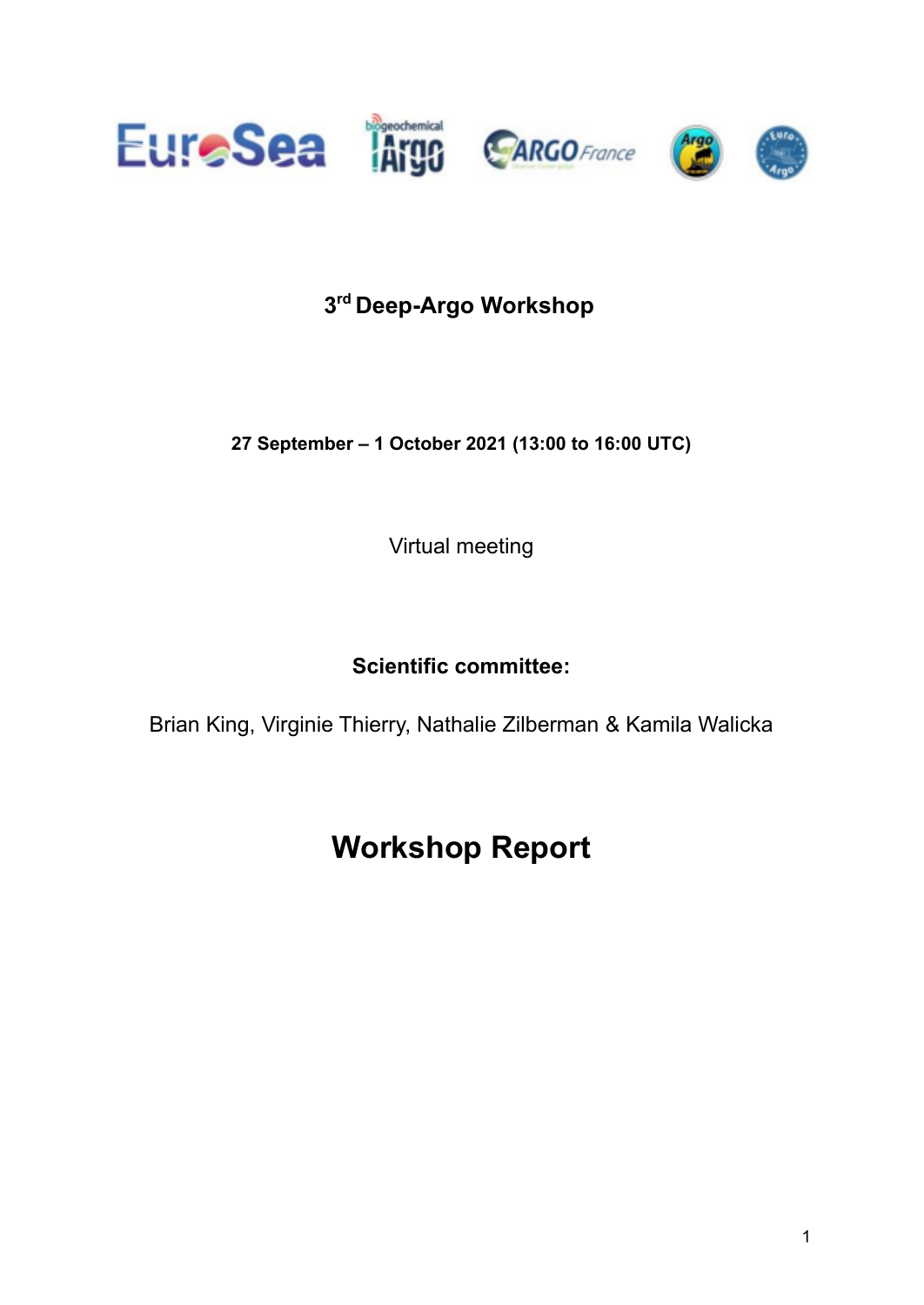| 1. Introduction and objectives of the workshop                                         | 3  |
|----------------------------------------------------------------------------------------|----|
| 2. Deep Argo: Scientific motivation, results and requirements                          | 3  |
| 2.1 Status of the Deep Argo array (Nathalie Zilberman)                                 | 3  |
| 2.2 Scientific highlights                                                              | 3  |
| 2.3 Requirements from users                                                            | 5  |
| 3. Interactions: BGC/Deep Argo and cross networks                                      | 8  |
| 3.1 Implementing O2 sensor on Deep-Argo                                                | 8  |
| 3.2 Cross networks interactions                                                        | 10 |
| 4. Deep Argo: Implementation plan                                                      | 12 |
| 4.1 Floats technology: performances (including actual and expected longevity), issues, |    |
| and future plans                                                                       | 12 |
| 4.2 Performances and issues of CTD sensors (accuracy and stability)                    | 13 |
| 4.3 DMQC strategy (progress on CPcor)                                                  | 15 |
| 5. Conclusion                                                                          | 16 |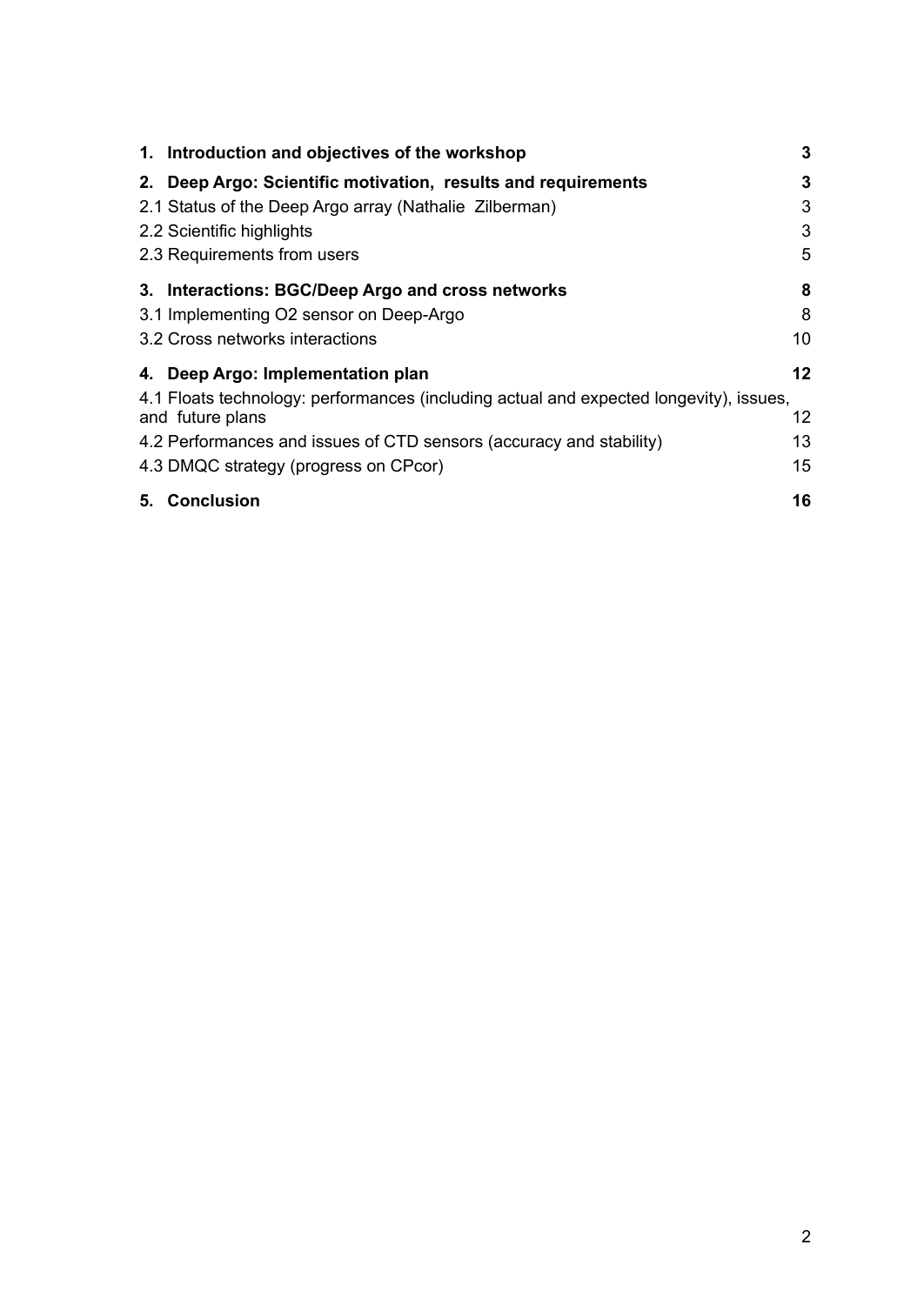# <span id="page-2-0"></span>**1. Introduction and objectives of the workshop**

The objectives of the 3rd **Deep-Argo workshop** were to:

- assess progress of the Deep Argo mission, from scientific use of Deep Argo data to technological ability of floats and sensors;
- review end-users' needs,
- finalize the implementation plan of the global Deep Argo array of 1250 floats.

One question that remains open is the implementation of oxygen sensors on Deep-Argo floats. This question was addressed during the joint BGC-Deep Argo session. This session was also dedicated to interactions between Argo (Deep and BGC) and other networks and observing programs (DOOS, GO-SHIP, Oceansites, Gliders). The questions addressed during this session were (i) what can we do for each other, (ii) what can we do together.

# <span id="page-2-2"></span><span id="page-2-1"></span>**2. Deep Argo: Scientific motivation, results and requirements**

# **2.1 Status of the Deep Argo array (**Nathalie Zilberman)

Four Deep Argo float models are currently in use, including the 6000-m capable Deep APEX and Deep SOLO both equipped with the SBE-61 CTD, and the 4000-m Deep NINJA and Deep Arvor with the extended-depth SBE-41 CTD. A new 6000-m RBR CTD is under testing. Some Deep APEX, Deep Arvor, and Deep NINJAs are equipped with oxygen sensors. Engineering development is needed to install oxygen sensors on Deep SOLOs floats. In addition to sensor development, new Deep Argo float designs are emerging. A new 4000-m capable Deep Argo float model was developed by Argo China called HM4000. This design under testing can either use RBR or SBE-61 CTD. Two additional 6000-m capable Deep Argo float models are under development, the HM600 from China with prototypes scheduled for 2022, and a 6000-m Deep Argo float from France with prototypes to be ready by 2025. Regional pilot arrays have been deployed in all ocean basins in regions that are deeper than 2000-m, where deep water mass observations indicate significant deep-ocean warming, where Argo partners can provide logistical support, and where reference data from shipboard repeat hydrography are available for validation of sensor accuracy. A total of 186 Deep Argo floats are currently active, 61 of them, about 1/3, measure oxygen. The estimated size of the Deep Argo array by the end of 2021 is 204 floats. This represents a 45% increase in the number of active floats compared to 2020. A total of 85 Deep Argo float deployments are planned for 2021. For comparison, the number of float deployment required for a global 1250 Deep Argo float array (assuming an averaged float lifetime of at least 4-5 years) is 300 floats per year. **The current Deep Argo float deployment rate is therefore only 1/4 of what is needed to implement and sustain the envisioned global Deep Argo array.**

#### <span id="page-2-3"></span>**2.2 Scientific highlights**

◆ **Estimation of regional deep temperature trends from Deep Argo and historical hydrographic data** (Gregory C. Johnson)

In the Brazil Basin, a temperature trend of AABW was estimated from a comparison between Deep-Argo and WOCE data. The warming trend was about 2 m°C per year (Johnson et al., 2020 doi:10.1029/2020GL089191), which is similar to previously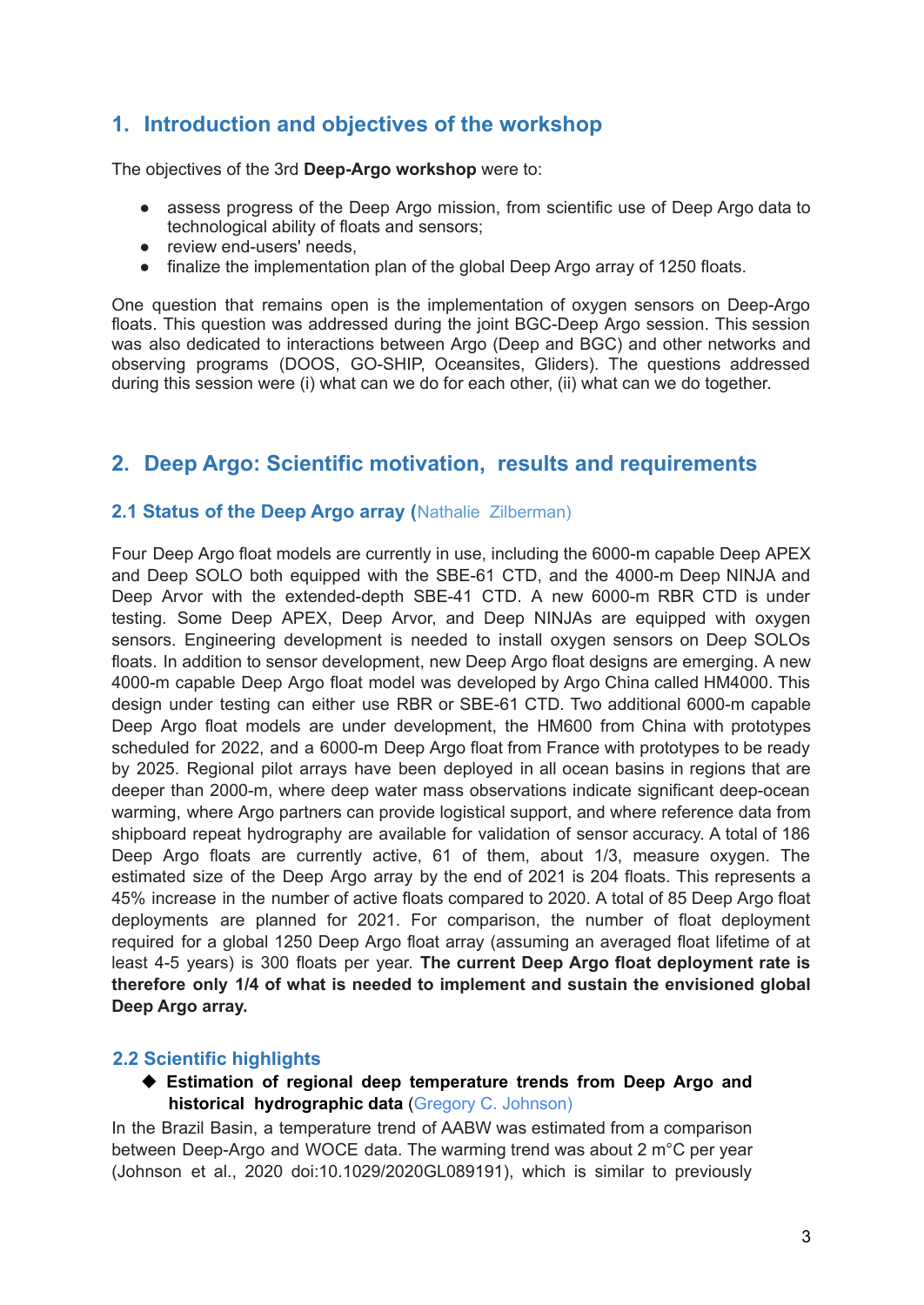estimated trends in that basin from repeat hydrographic section analyses (Johnson et al. 2014, doi:10.1002/2014JC010367). However, uncertainties for the Deep Argo trend are 0.2 m°C per year half those from analysis of three repeat hydrographic section occupations of A16S in the Brazil Basin. Soon, estimating short term (Deep Argo era) trends should also be feasible.

# ◆ **Deep Argo observation and state estimation for deep ocean** - Shigeki Hosoda and Satoshi Osafune

The science motivation of deep Argo is to investigate variability in the deep ocean current and its roles on the long-term climate changes, focusing on heat/freshwater transport, diffusivity, and the global heat uptake. Since 2013, 59 deep Argo floats (deep NINJA and APEX deep) have been deployed. Cooperation with other groups and platforms (GO-SHIP, Ocean Sites, etc.) are crucial. JAMSTEC is preparing to develop new sensors (density, CDOM etc.), and to test the turbulent measurement with ALTO float (for the ArgoMix). A combination with assimilations for the deep ocean is important to realize the scientific motivation. ESTOC (Estimated State of Ocean for Climate Research by Using a 4 Dimensional Variational Approach) represents the comprehensive ocean state like recent decadal bottom-water warming. ESTOC is optimally estimated based on the Green's function method, including tidally effects and geothermal heat flux (ESTOCv04a). By those schemes, which makes the reproducibility of the horizontal distribution of bottom–water warming to be improved. From ESTOC data, positive T change extends from the Southern Ocean along its western part, with its amplitude decreasing to the north. To achieve reliable state estimate, we need more data from the deep Argo network.

# ◆ **From a pilot study to a Deep-Argo in the subpolar gyre of the North Atlantic ocean and beyond** - Virginie Thierry

A pilot array of Deep Argo floats was deployed in the subpolar gyre of the North-Atlantic Ocean since 2014. This array successfully demonstrated the feasibility of measuring high-quality temperature, salinity and dissolved-oxygen concentration data at depths greater than 2000 m (see presentations by X. André, V. Racapé, C. Cabanes and V. Thierry on those topics during the other sessions of this meeting). The data were then used to investigate ISOW (Iceland Scotland Overflow Water) and DSOW (Denmark Strait Overflow Water) pathways, mixing and interannual to decadal variability. Those first results yielded new insights into deep water mass circulation and mixing in a region essential for climate variability. We now aim at sustaining a regional array of 40 Deep-Arvor  $O<sub>2</sub>$  4000 m to continue monitoring deep physical and biogeochemical inventories in this region. Note that we also contribute to the Deep-Argo array in other regions. As part of the French PIANO and Argo-2030 projects (2021-2028), we will develop a Deep-Argo-6k float with oxygen sensors and deploy about 30 of them in the Atlantic and Southern Ocean.

# ◆ **Deep Argo reveals bottom water properties and pathways in the Australian-Antarctic Basin** - Annie Foppert

A pilot array of Deep Argo floats was deployed in 2018 in the Australian-Antarctic Basin. The Deep Argo floats successfully map Antarctic Bottom Water properties throughout the basin in detail previously unobserved. The patterns of AABW temperature and salinity in the southern part of the basin, south of 60S, reflect the two sources of AABW. Warmer and more saline Ross Sea-sourced AABW is found in the southeast corner of the basin, and the coldest AABW is found near the Adelie Land source of Dense Shelf Water. AABW is density-compensated in the southern part of the basin, with no apparent along-slope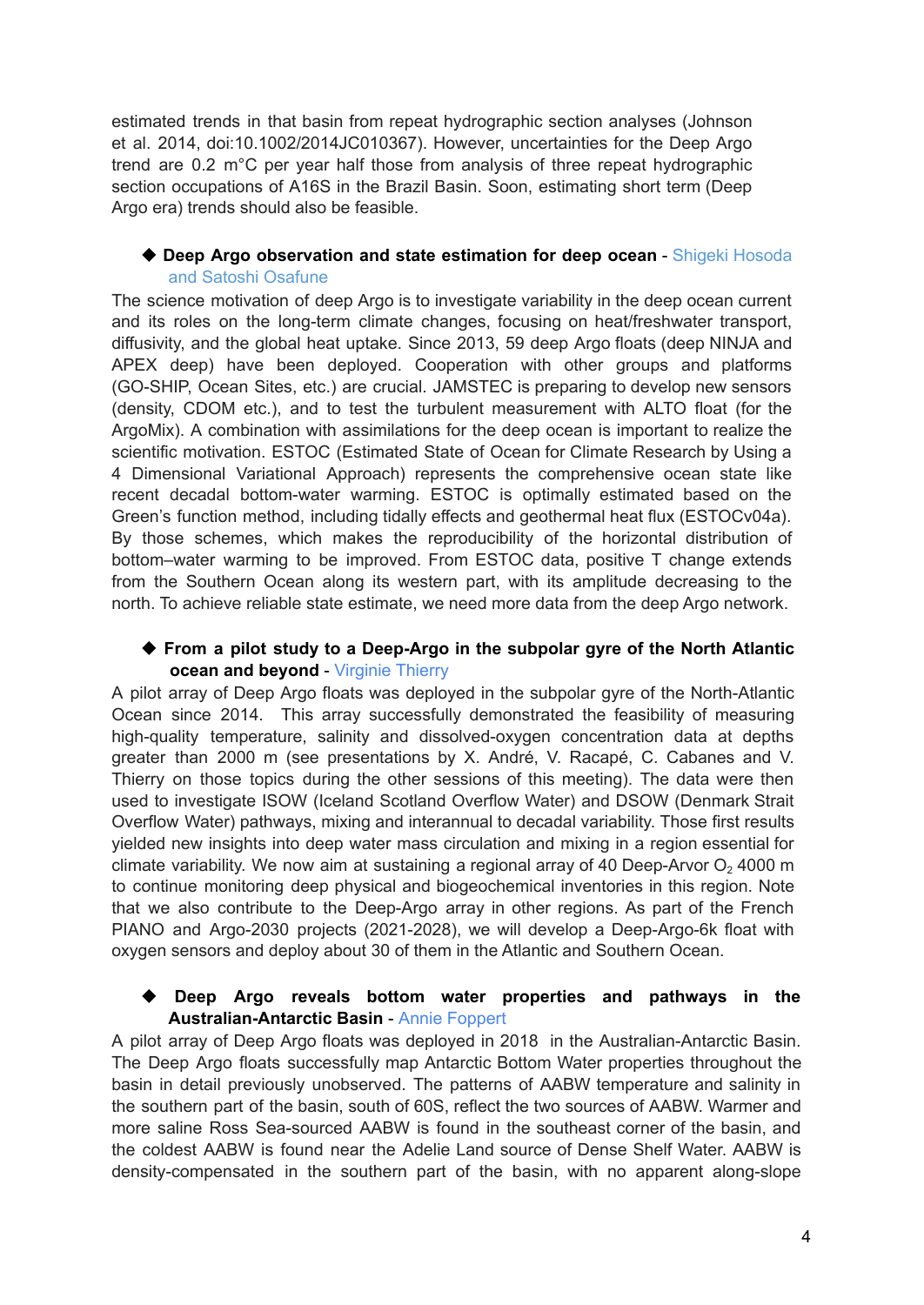evolution in density. There is a clear north-south divide around 60S, with a warmer and more buoyant variety of AABW found to the north. There is enhanced variability in AABW water-mass properties near 140E, where AABW from the two sources interact for the first time. For example, one float resolves near-daily variability on spatial scales of 10s of kms, and captures a pulse of ALBW flowing down the slope. Based on characteristics of water-mass properties, pathways of RSBW and ALBW are inferred. The main pathway of RSBW flows along the midslope, inshore of the 3700-m isobath, whereas the strongest signal of ALBW is found between the Hakurei Seamount and the continental slope at 140E.

#### ◆ **Revisiting the 2003-2018 deep-ocean warming through multi-platform analysis of the global energy budget**. Andrea Storto

Several observing networks provide complementary information about the temporal evolution of the global energy budget. In this work, satellite observations of Earth's Energy Imbalance (EEI) and steric sea level and in-situ-derived estimates of ocean heat content anomalies, are combined in a variational analysis framework, with the goal of assessing the deep ocean warming. The optimized solution accounts for the uncertainty of the different observing networks. Furthermore, it provides fully consistent analyses of global ocean heat content, steric sea level and EEI, which show smaller uncertainty than the original observed timeseries. The deep ocean (below 2000m depth) exhibits a significant warming of 0.08 ± 0.04 W m −2 for the period 2003-2018, equal to the 13% of the total ocean warming.

#### <span id="page-4-0"></span>**2.3 Requirements from users**

#### ◆ **From the Sea level perspective William Llovel**

We evaluate the global mean sea level budget over 2005-2019 combining satellite altimetry. GRACE/GRACE-FollowOn and core-Argo-based gridded data. We show that the budget is closed over 2005-2015 within uncertainties. The budget is no longer closed after 2016 even when assessing the budget with the global mean thermosteric sea level contribution. Some possible candidate for explaining this non-closure would be an underestimation of the deep ocean contribution (below 2000m). One recommendation for closing the sea level budget would be to have a dense enough deep-Argo profile distribution to ascertain with good accuracy the deep ocean contribution to the global mean sea level budget. Regionally, deep steric sea level changes (below 2000m) can be estimated from the sea level budget approach. Over 2005-2019, we found large regional steric trends for the North Atlantic ocean and the south Indian/Pacific sectors. When converting these trends to deep temperature changes, we find values up to 6m°C/yr over 2005-2019. Good agreements are found for the deep steric sea level changes over 2018-2019 from platform #6901763 and the geodetic product. This approach might be valuable to detect any sensor drift/bias from deep-Argo float.

#### ◆ **Deep Argo: Climate change and GOOS requirements** Karina von Schuckman

This talk discussed the importance of deep ocean measurements (> 2000m depth) for climate studies and discussed some stakeholder needs. There is an increasing sampling coverage in most areas of the global upper ocean, whereas in the deeper part below 2000m depth sampling is low, albeit this represents about half of the ocean volume and increase in sampling of the deep ocean below 2000m will increase our capabilities to further understand changes in the climate system, as well as to reduce uncertainties in climate monitoring. Several application areas have been discussed. For example, deep ocean changes for the evaluation of the Earth heat inventory amount to about 10%, and currently, a sequestration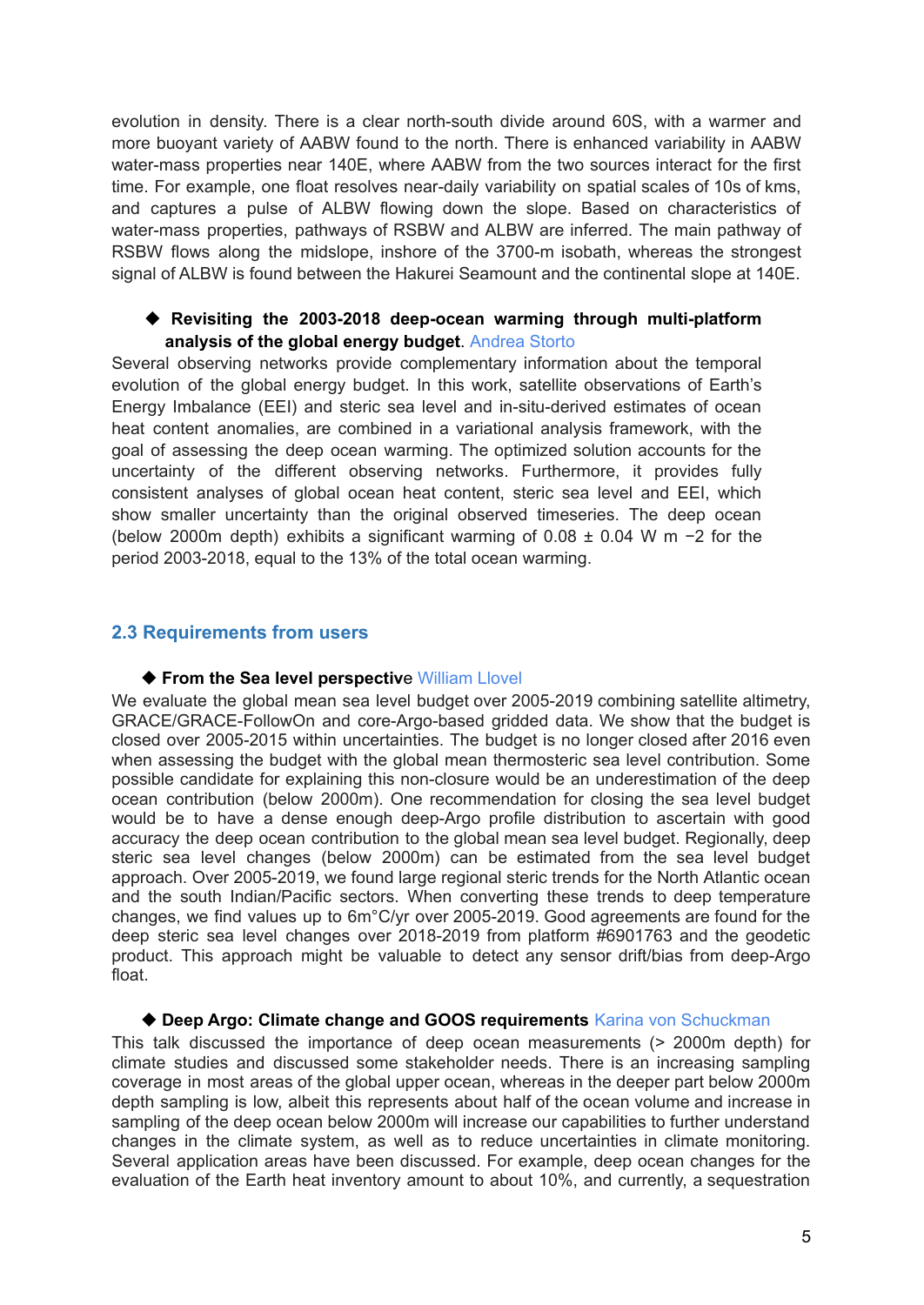of heat into the deep ocean layer is reported (von Schuckmann et al., 2020). Increased sampling in the deep ocean below 2000m depth would help to reduce uncertainties in the Earth heat inventory and hence the Earth energy imbalance, and additionally help to unravel variations and processes of redistribution of heat into the deep ocean layers. Additionally, the understanding of regional heat and carbon budget inventories and ocean state estimates, deep ocean circulation change and variability could be improved. The importance of deep ocean measurements for operational oceanography have been discussed: Ocean reanalyses are an essential tool for analysing, monitoring and reporting on past and present ocean conditions and to further enravel the critical role of the ocean in Earth climate. Results based on observing system simulation experiments (OSSE) study suggests that a global deep Argo array of 1200 floats will significantly constrain the deep ocean by reducing temperature and salinity errors by around 50%. The presentation has informed about GOOS initiatives as part of the UN ocean decade for sustainable development. Driven by or with GOOS, Ocean Observing Co-Design, CoastPredict and Observing Together are the first programmes of many that will actively drive the Ocean Decade to "Ensure a sustainable ocean observing system across all ocean basins that delivers accessible, timely, and actionable data and information to all users." The planning processes of these programmes has already deepened partnerships with other organizations and endorsed Ocean Decade Programmes. Finally, the presentation has provided insight to the Deep Ocean Observing Strategy – a framework that brings together the broad range of expertise required to identify the challenges and seek solutions that will advance our understanding of and maintain the functioning and services of the deep ocean.

#### ◆ **How is ocean circulation being studied using Deep Float data** Brian King

Based on the four different studies that used Deep-Argo floats data to investigate the ocean circulation, it was possible to draw some conclusions and raise some unresolved questions.

- No-one has enough data yet to produce quantified maps of ocean circulation directly from float displacements. The mapping efforts of core Argo floats (YoMaHa, Andro) typically use 5 or 10 years of data for one time-averaged map.
- Some analyses reveal pathways using either water mass properties (profiles) or float trajectories. This has been schematic rather than quantitative.
- Quantitative analysis of abyssal circulation used dynamic height from deep profiles relative to a shallower reference level.
- The descriptions of deep and abyssal circulation from Argo data will depend on all of: CTD density profiles, good quality water mass properties, and float displacements. The impact of float displacement during ascent and descent of deep floats has not been widely assessed.
- The One Argo vision anticipates that Deep Argo floats will be full contributors to the core mission, in terms of sampling. This is OK for profiles, but potentially the fit is less good for park depth and trajectories.
- Circulation pathways: **Deep float operators may wish to park at particular depths to reveal circulation pathways**. This was a discussion point early in Argo when parking depth was expected to be 2000 dbar, but the nominal depth of 1000 dbar has been almost universally followed.
- Float dispersal: **Deep float operators may have a strong preference to park floats deep in a basin to minimise float dispersal**. Particularly when coverage is by basins and not yet global.
- The Deep SOLO could be upgraded to deliver a real-time profile from the park depth to the surface. The depth requirement for this profile has not yet been agreed.
- **If Deep floats do not park at 1000 dbar, the number of 1000 dbar trajectories for direct mapping will be reduced.** Perhaps this can be partially filled by deep trajectories and dynamic height calculations.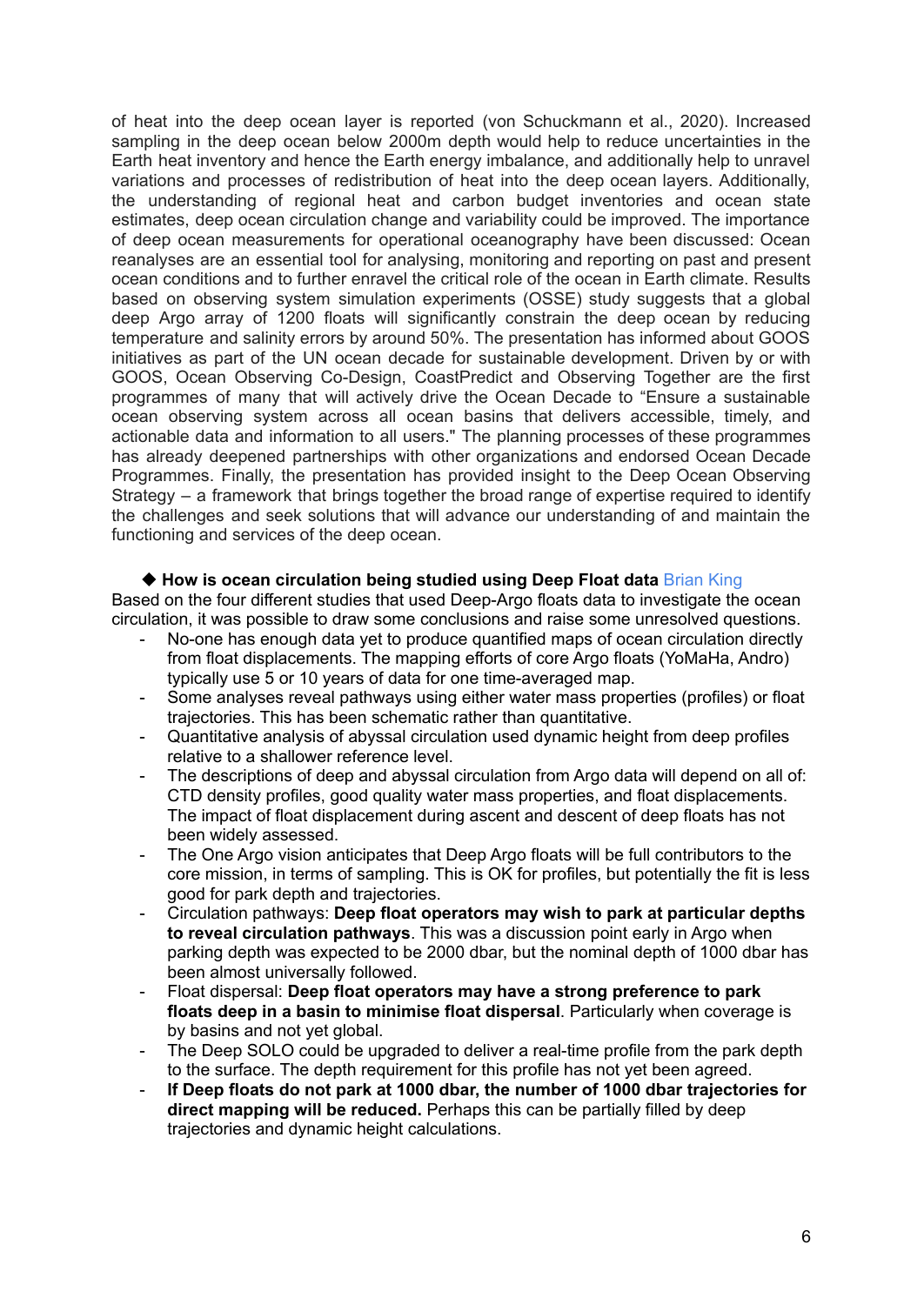#### ◆ **User Requirements for Deep Argo: modelling community and operational oceanography** Peter Oke

There are still very few modelling studies that have attempted to demonstrate impacts of Deep Argo data on assimilating models.

Ocean models and reanalyses are biased in the deep ocean.

Different models produce quite different properties and circulation – particularly in the deep ocean.

Assimilating models that use Deep Argo show promising results … models can ingest and retain information from deep measurements.

Deep Argo will likely serve two purposes for the modelling community:

1. Constraining deep ocean properties to deliver useful reanalyses

2. Promoting understanding of the causes of model bias, and helping to identify solutions

#### ◆ **General Bathymetric Chart of the Oceans (GEBCO)** Mathias Jonas

Future Collaboration of GEBCO and ARGO would meet the best intentions of the Ocean Decade. Planned grounding and a dedicated ARGO bathy data product would help to fill the gaps in ocean mapping, having still 80% of the global sea area unsurveyed.

# ➔ **Discussion on the compatibility between the current Deep-Argo mission and the requirements expressed by the users (Discussion**

# **Leader: Gregory C. Johnson)**

The question of parking depth was raised and discussed. The question was whether the Deep-Argo floats should be parked at 1000 dbar to contribute to the mean circulation estimate at this level or at deeper levels. One argument for having the parking depth deeper for Deep floats than for Core and BGC floats is to keep them in deep water. This argument seems more compelling than the idea of mapping the deeper velocity, as the deeper-than-1000dbar displacements will have even more uncertainty due to the rise time and even smaller velocities at deeper depths.

The issue of pressure sensor accuracy was also discussed. The need for independent tests for deep sensors was put forward.

Finally, there was a question on the impact of the deep floats type (6000m versus 4000m) for the modeling community. While such studies are expensive, they are currently carried on at Mercator Ocean.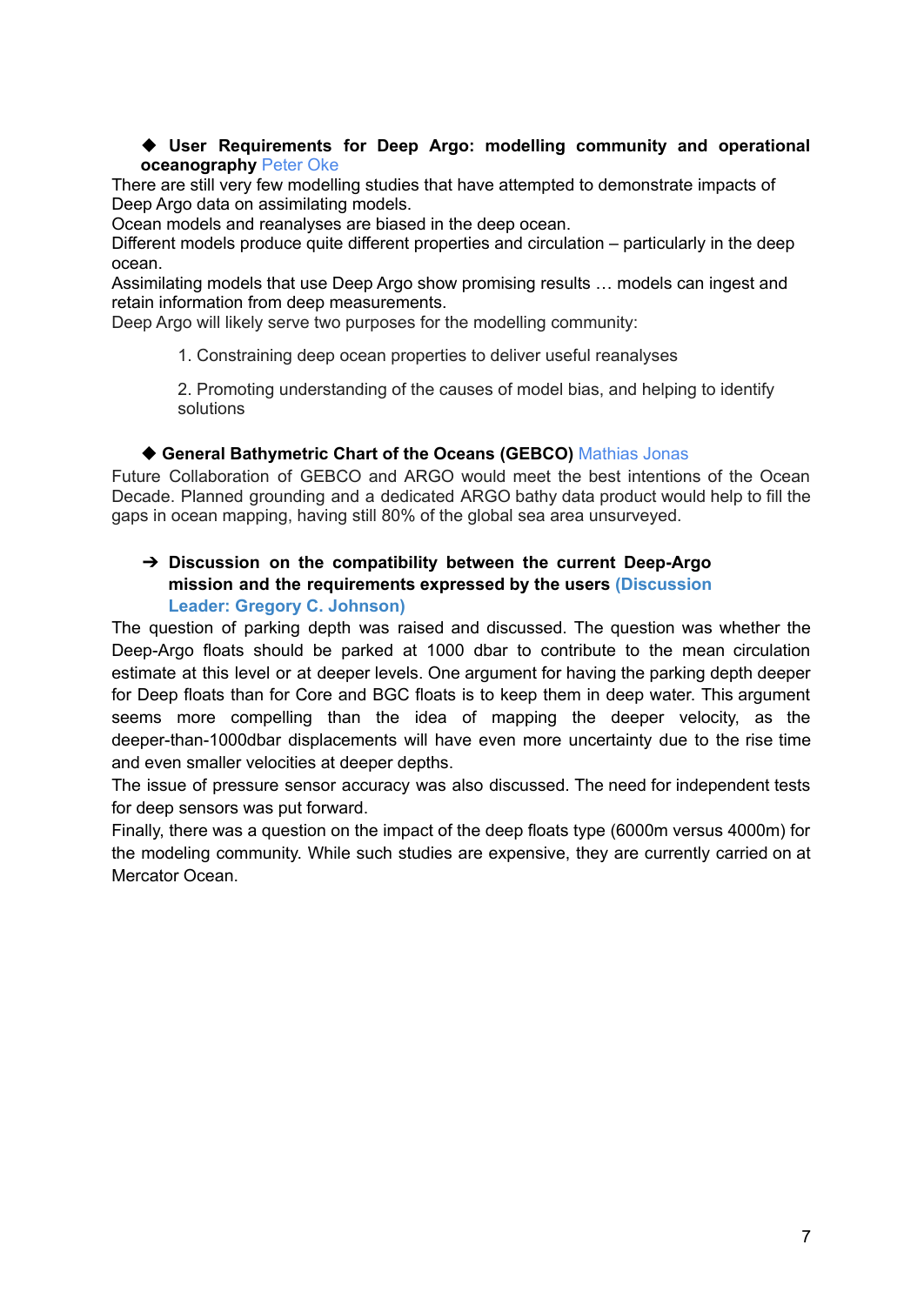# <span id="page-7-1"></span><span id="page-7-0"></span>**3. Interactions: BGC/Deep Argo and cross networks**

# **3.1 Implementing O2 sensor on Deep-Argo**

#### ◆ **Scientific motivation and users need (sampling, accuracy) (biological community, water mass identification).** Laurent Coppola

There is a need to extend oxygen observation to the deep ocean to: 1) observe the expansion of OMZs and its impact on biodiversity (habitats, species adaptation, and vertical migration), 2) improve IPPC models, 3) estimate the impact of ventilation on deep waters and 4) study the impact of hydrothermal vents on the O2 solubility. The methods to correct the deep Argo-O2 data are not yet defined but the cross-networks approach would be interesting, especially with fixed moorings able to measure O2 in deep waters (e.g. the MedSea NW). The WOA plans to integrate O2 Argo data and lacks deep water data for the deep ocean variability. One of the objectives will be to combine both data from in situ measurements (Winkler) and CTDO2 profiles close to the Argo profiles. Finally, the GO2DAT initiative (Global Ocean Oxygen Database and ATlas) aims to assess and predict deoxygenation and ocean health in the open and coastal ocean (Grégoire et al., 2021). This is an international effort to combine all O2 data following the FAIR principles with open access. It also highlights the need for the community to cover deep ocean variability to better understand global O2 dynamics.

#### ◆ **Scientific results**

#### ● **ISOW spreading and mixing as revealed by deep-Argo floats with O2 sensor launched in the Charlie Gibbs Fracture Zone.** Virginie Racape

While knowledge in deep circulation is required to understand long term changes in acidification or ventilation of the deep ocean, large uncertainties remain on deep circulation pathways. To improve our understanding of deep circulation, five Deep-Argo floats equipped with oxygen sensors were deployed in the Charlie‐Gibbs Fracture Zone (CGFZ), a gap in the Mid‐Atlantic Ridge that constrains the pathway of deep water masses. Those autonomous platforms freely drifted at 2,750 dbar in the core of the Iceland‐Scotland Overflow Water (ISOW), a young water mass, rich in O2, originating from the Nordic Seas. Oxygen data acquired by the floats coupled to surface velocity analysis revealed that the interaction between the North Atlantic Current and the deep flow in the CGFZ favors the mixing of ISOW with the North East Atlantic Deep Water, an old water mass characterized by low O2. These results advocate for equipping Deep‐Argo floats with oxygen sensors to improve understanding of deep circulation and water mass mixing.

# ● **Multiplatform investigations of oxygen in the subpolar North Atlantic**

#### David Nicholson

The North Atlantic is a critical region driving the Atlantic meridional overturning circulation (AMOC), including the uptake/ventilation of carbon dioxide and oxygen. The region 'recharges' oxygen that is subsequently respired in the interior of the rest of the Atlantic basin. To quantify these processes of the oxygen cycle, a multidisciplinary collection of observing systems are now characterizing target regions on the Labrador and Irminger Sea. This includes ~70 moored oxygen optodes deployed in 2020 on infrastructure from the OSNAP AMOC mooring array. A range of processes within the Labrador, including deep convection, exchange between the gyre and boundary currents and seasonal photosynthesis and respiration result in a highly seasonal and dynamic oxygen cycle.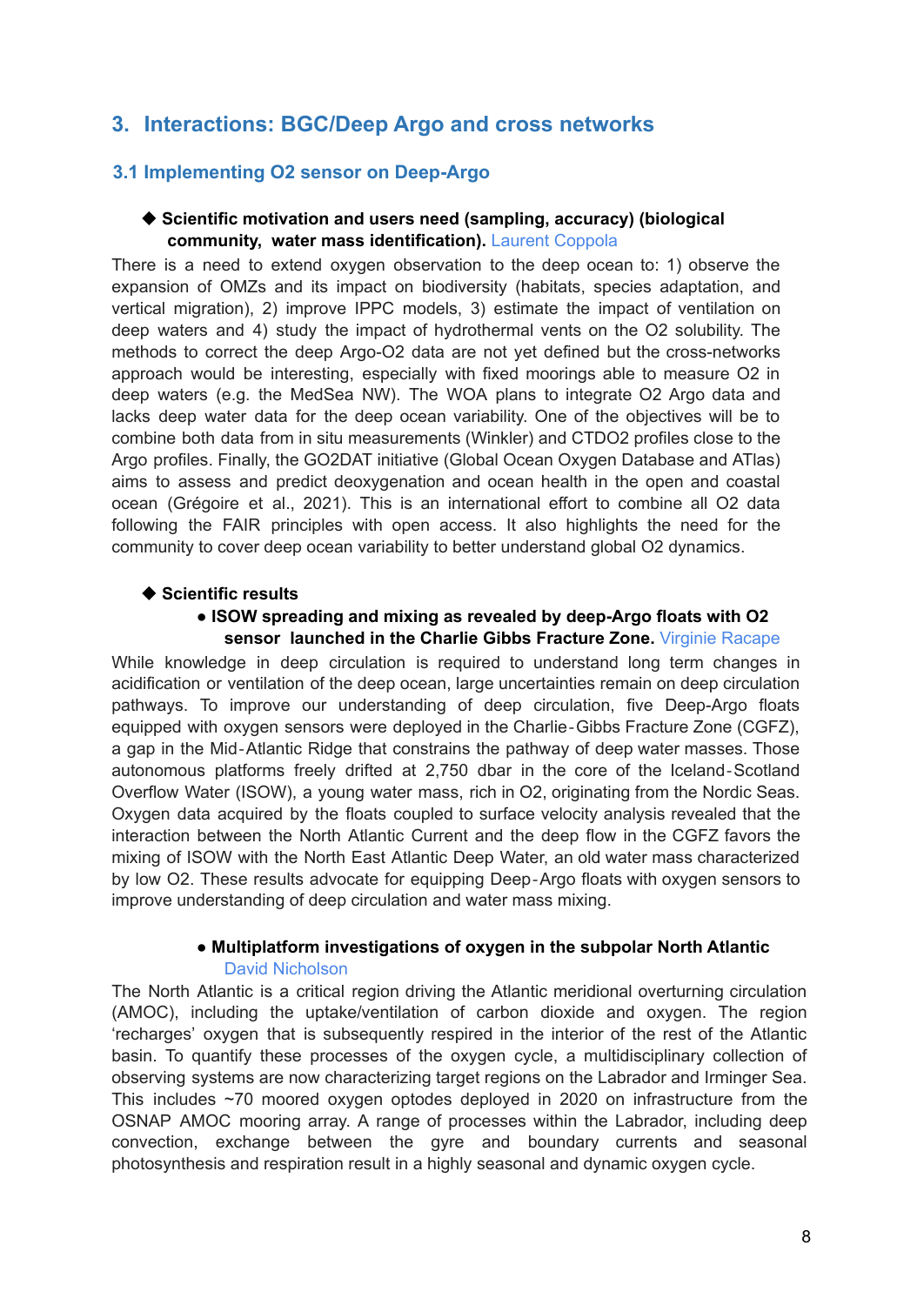By combining oxygen measurements from BGC and Deep Argo with moored and ship-board measurements we aim to fully characterize the annual cycle of ventilation and transport for the Labrador Sea.

# ◆ **Sensors readiness (performance versus needed accuracy from the users) and QC**

# ● **Aanderaa and SBE63** Henry Bittig

Sensor accuracy is a mixed bag – historically! Prospects aren't as grim. Floats that go into the water have both multi-point calibrated optodes and in air observation capabilities -> Primed to give accurate results if QCed according to BGC-Argo specs.

Unaddressed issue: Operational Implementation of time response correction is an unaddressed issue: 1) Errors increased in gradient regions. 2) Ascent as default profile -> systematic effect!

Deep Argo: 1) Optode pressure dependence is only roughly characterized with ca. 0.3% / 1000 dbar uncertainty. 2) Calibration against deep, "stable" water mass ?? -> Creates hen-egg problem if looking for deep O2 trends!

# ● **SBE83** Steve Riser and Seabird

SeaBird-83 is more precise than Aanderaa for air gains.

• After air-calibration, SeaBird-83 and Aanderaa 4330 agree to better ∼1 µmol/kg  $(-0.5\% \text{ at surface}).$ 

● It appears to be better to use Aanderaa temperature for Aanderaa air calibration. The difference in temperature (SB-83 vs Aanderaa) likely reflects real microenvironments.

- The daytime bias is likely caused by biofouling or light interference. This idea needs more study.
- SeaBird-83 appears to work equally well on Apex and Navis floats.

# ● **AROD-FT(RINKO)** Hiroshi Uchida / Kanako Sato and Hua LI (JFE)

Optode-based oxygen sensors (RINKO series) have been developed by JFE Advantech Co., Ltd., for over 15 years. RINKO has the originally developed sensing foil and optimally designed electronics and is calibrated with a high accuracy multi-points calibration method. RINKO is used in a variety of observations: the GO-SHIP hydrography in Japan, continuous surface water measurement along these cruise tracks, and an OceanSITES mooring observation (station K2). RINKO for float (ARO-FT/AROD-FT) has also been installed into BGC- and Deep-Argo floats since 2014 (MRV-S3A, BGC-Apex, Deep-Ninja and Deep-Apex). RINKO has the advantage especially in the fast-profiling shipboard CTD measurement due to its fast response. Although RINKO with a brand-new sensing foil usually shows time drift (~10 μmol/kg) due to degradation of the sensing foil, RINKO with a well-used sensing foil is satisfactorily stable in time. The electronics of ARO-FT/AROD-FT is updated to suppress degradation of the sensing foil. RINKO shows time-dependent pressure-induced hysteresis (about −4 μmol/kg) like the electrode oxygen sensor (SBE 43). A practical method to correct the hysteresis might be required, especially for the Deep-Argo measurement.

# ◆ **Discussion (Discussion Lead: Brian King)**

The diurnal cycle was discussed, as optical measurements are optimum at noon (?) and optode measurements are better during the night. The issue of oxygen measurements accuracy and more especially sensor responses were also discussed.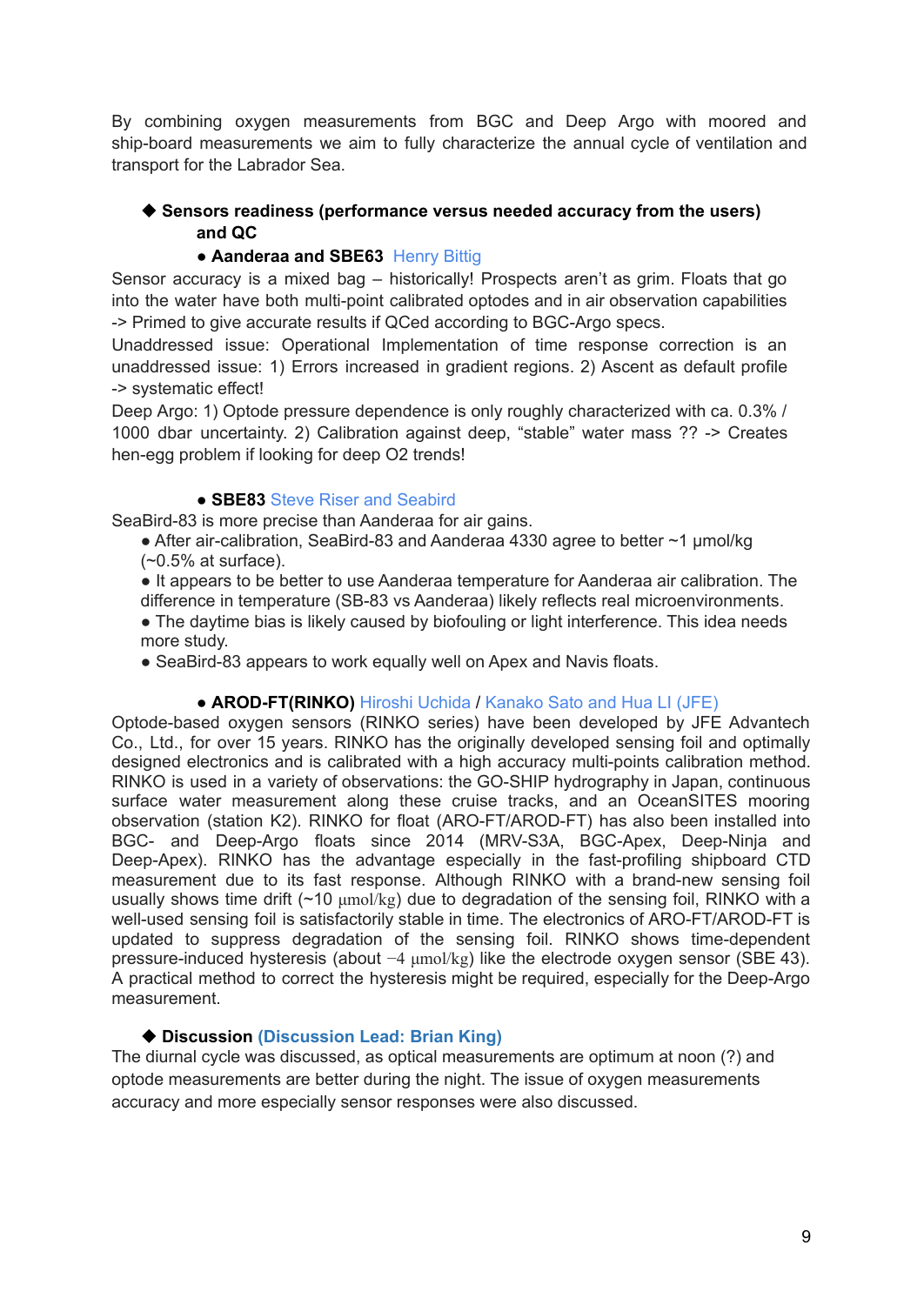# <span id="page-9-0"></span>**3.2 Cross networks interactions**

In order to help identify how Deep & BGC Argo could better collaborate with other observing neworks, representatives of the main ocean observing networks were invited to present their programme with an emphasis on what they can do for and expect from (i) Deep Argo and (ii) BGC Argo.

# ◆ **EOV shared by various platforms: T, S, O2 (Deep) and Chla, bbp, pH, O2, UVP (BGC) (including data management)** Hervé Claustre, Virginie Thierry

As an introduction to this cross network session, the common EOV were presented, as well as the importance of collaboration between networks for an optimized ocean observing system. Several opportunities for enhanced collaboration were listed, for instance in technological development, observing system design, data management, or communication and outreach.

#### ◆ **DOOS presentation** Lisa Levin

DOOS, the Deep Ocean Observations Strategy, is a network of observing, modeling and policy-user platforms aimed at maximizing the potential of available observations and models to gain insight into deep-ocean physics, biogeochemistry and ecology, and to translate this into science-informed policy making. DOOS will work to develop best practices to observe the deep ocean, including advancing the measurement of essential ocean variables (EOVs). This will involve both site-specific observations needed for ecosystem exploration or for managing particular human activities (e.g. deep-ocean mining or fishing) as well as the global-scale network of observations needed to have an in-depth knowledge of the present and future state of the deep ocean circulation and biogeochemistry. The interactions between DOOS and the BGC/Deep Argo programs are several: (i) The DO OS focus is strongly interdisciplinary and it connects BGC/Deep Argo observations with a broader scientific community. (ii) DOOS brings together multiple stakeholders (scientists, policy and society) and can be the vessel to translate BGC/Deep Argo data and knowledge to science-based decision-making, regulation and governance. (iii) The Argo programs provide an extremely successful example of scaling up an observational platform to global scale. DOOS will take advantage of the key characteristics of such success (e.g. EOVs observed, cost-efficient, etc.) in the design of a sustainable, long-term, integrated observing system for the deep ocean. (iv) Existing and new floats will be used in DOOS demonstration projects. (v) DOOS will promote BGC/Deep Argo data access (e.g,. for Deep Ocean Early-career Researchers, DOERs).

#### ◆ **OceanGlider presentation** Pierre Testor

OceanGliders is a developing but still emerging GOOS observing network. It develops its own scientific objectives with Boundary currents, Storms, Water Transformation, Ocean Health but there are scientific and technological commonalities with Argo, Deep Argo and BGC Argo that must be taken into account to optimize the global efforts. OceanGliders Data Management has progressed well. Ok for real time but still work in progress for delayed mode. There is a lack of personnel resources to develop that more rapidly. OceanGliders Best Practices are developing well. Relatively few glider endurance lines are really sustained but the number is growing with many 'candidates'. None yet with a 6000 m depth objective, but it will come soon.

What can Ocean Gliders do for Argo, Deep Argo and BGC-Argo ?

Core-Argo: Develop services (climate, ocean health, operational) for the public and the industrial sectors. Avoid the launch of numbers of floats in "divergence" areas, and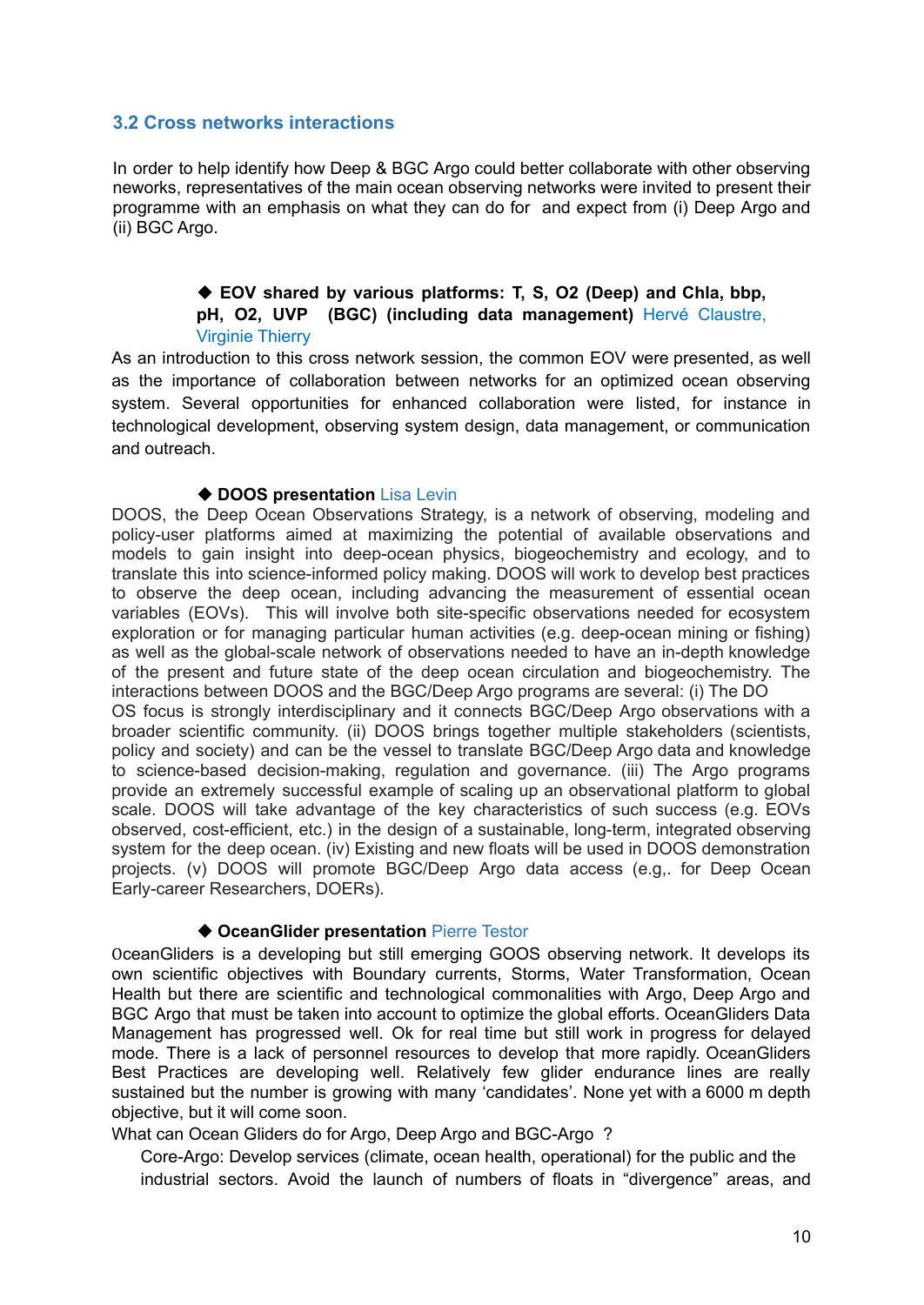reduce the models' forecasting errors by sampling required areas, thanks to glider maneuverability (Observing System co-design exercises). Provide our two-way communication expertise for handling sampling. Co-develop/assess scientific payloads. Provide high quality data for inter-comparison purposes and delayed mode data management (applies to OceanSites and GO-SHIP as well). Corrections could be propagated  $\rightarrow$  better data consistency.

Deep-Argo: Provide estimates of the drift of the float during dive/ascent to 6000 m depth, with glider depth-average currents. Provide reference profile data for inter-comparison (with pre/post-calibrated sensors)+ smaller scale variability estimates at regional scale and uncertainties quantification

BGC-Argo: Provide reference profile data for inter-comparison (with pre/post-calibrated sensors) + smaller scale variability estimates at regional scale and uncertainties quantification

What can Argo, Deep Argo and BGC-Argo do for Ocean Gliders ?

Core argo: Gliders are very similar to profiling floats. We expect to benefit from Argo examples/resources in order to improve our scientific payloads with a GOOS perspective, improve our real time and delayed mode data management (adding gliders data in existing systems is really about almost nothing?), procure with new gliders? and develop a shared vision/design for a more integrated GOOS, that would be more focused on the various oceanic (phys/bgc/bio) phenomena that we need to observe, and better public outreach

Deep-Argo: Work together on 6000 m sensors. Better ocean state estimates helping glider mission planning and implementation

BGC-Argo: Work together on new BGC sensor integration and complement with different BGC variables collection. Develop data management and best practices for the collection of BGC variables. Provide large scale and high quality BGC data to provide a context

# ◆ **GO-SHIP presentation** Yvonne Firing

The Global Ocean Ship-based Hydrographic Investigations Program (GO-SHIP) coordinates and facilitates ship-based climate-quality hydrographic sections to achieve a decadal-resolution, full-depth, global survey of heat, freshwater, oxygen, carbon, nutrients and transient tracers as part of the global ocean and climate observing systems, with the objective of tracking and predicting the interrelated changes in ocean circulation, nutrient budgets and acidity, heat and carbon storage, and the water cycle. GO-SHIP also contributes to high-quality measurements by the community as a whole through development and maintenance of expertise and best practices for sampling, measurement, calibration, and data availability. GO-SHIP and Argo have overlapping goals and complementary approaches. GO-SHIP cruises provide opportunities to deploy Argo floats in infrequently-visited regions. GO-SHIP makes an outsize contribution to the calibration of Deep and BGC Argo data because of its coverage of different watermasses and regions over the full depth, and the high standard of measurements of both physical and biogeochemical parameters. Deployment cast data from GO-SHIP cruises have proved valuable for validating assumptions about pressure-dependence of the calibration function for BGC parameters, and GO-SHIP data will contribute to evaluating pressure and salinity biases and drifts as well as checking calibration of newer BGC variables and sensors in different regions. GO-SHIP's best practices and training also contribute indirectly to the set of data available for Argo calibration and validation. Argo's higher temporal resolution and spatial coverage, meanwhile, has added value to GO-SHIP's global decadal survey by allowing investigators to contextualise and understand the uncertainties in section-based estimates of ocean property inventories. As this is extended to the deep ocean we will be able to better quantify changes in deep water mass distributions and full-depth heat content; and as it is extended to BGC variables we will be able to investigate more questions about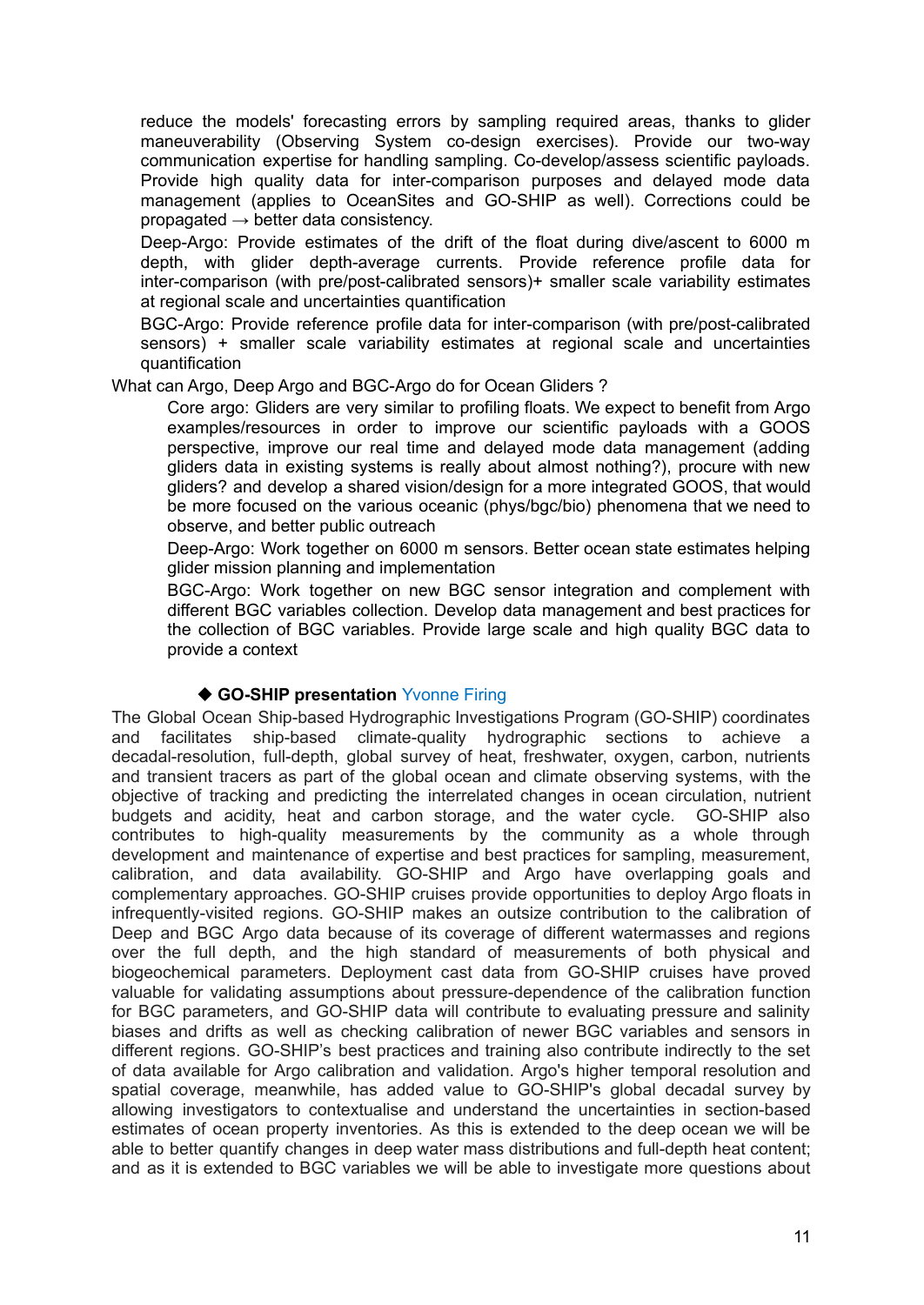the potentially changing roles of circulation and biogeochemical processes in the carbon cycle.

#### ◆ OceanSITES presentation Raquel Somavilla

OceanSITES is the global network with the mission to coordinate the collection, delivery and promotion of high-quality data from long-term, high-frequency multidisciplinary observations at **fixed locations** in the open ocean. The time series observations cover the whole water column – from the seafloor to the atmosphere and address air/sea exchange processes such as heat and freshwater fluxes, and ocean carbon and oxygen update; ocean transport, but also other more biogeochemical and biological integrated in global ocean watch and finally deep ocean processes. OceanSITES presentation during the Deep and BGC Argo cross-network interaction session highlighted the idea that combining the truly Eulerian nature of moored observations affected only by temporal variability with the mixed Eulerian/Lagrangian float observations will not only improve our understanding of ocean variability and dynamics but of sensors characteristic helping to identify sources of drift ant behaviour of instruments in different platforms. Intercomparisons between moored and Argo sensors could also facilitate 2<sup>ndary</sup> QC, since OceanSITES high quality data is ensured by cross calibration with standardized instruments but also through water samples taking during ship visits to specific SITES. There is potential for this interaction between networks in all the places where OceanSITES have BGC instruments and/or deeper than 2000 or 5000 meters and several examples were presented to illustrate such potential interaction.

#### ◆ **Discussion on the way forward** (Discussion Lead: George Petihakis)

It was stated that we need a multiplatform approach, but implementing the concept is not straightforward. Networks are in different stages of maturity which does not facilitate collaboration. One way to progress would be to interact more between networks, for example by having representatives of other networks in one network committee. There are various levels of collaborations possible, and the opportunities to collaborate on sensors, for instance, were noted and discussions were already held on this subject by the workshop participants in the chat. Common working groups on specific issues shared between networks could also be set up, such as the SCOR WG on BGC parameters on floats and gliders in the past. OCG could be a good forum for such cross network activities.

# <span id="page-11-0"></span>**4. Deep Argo: Implementation plan**

#### <span id="page-11-1"></span>**4.1 Floats technology: performances (including actual and expected longevity), issues, and future plans**

#### ◆ **Deep-SOLO** Nathalie Zilberman

**New technology developments were implemented on Deep SOLO floats in the past 2 years to increase the float performances:** (1) **A switch from Electrochem to hybrid-Tadiran batteries** and an increase in the number of battery packs enables an estimated Deep SOLO float lifetime of 6.4 years, above the 4-5 life expectancy targeted for the Deep Argo Mission. Other improvements include: (2) **New (RS232) interface boards on SBE-61 CTDs** to avoid cable failure between the float and CTD, (3) **a new bottom detection software** based on the vertical speed of the float near the bottom to avoid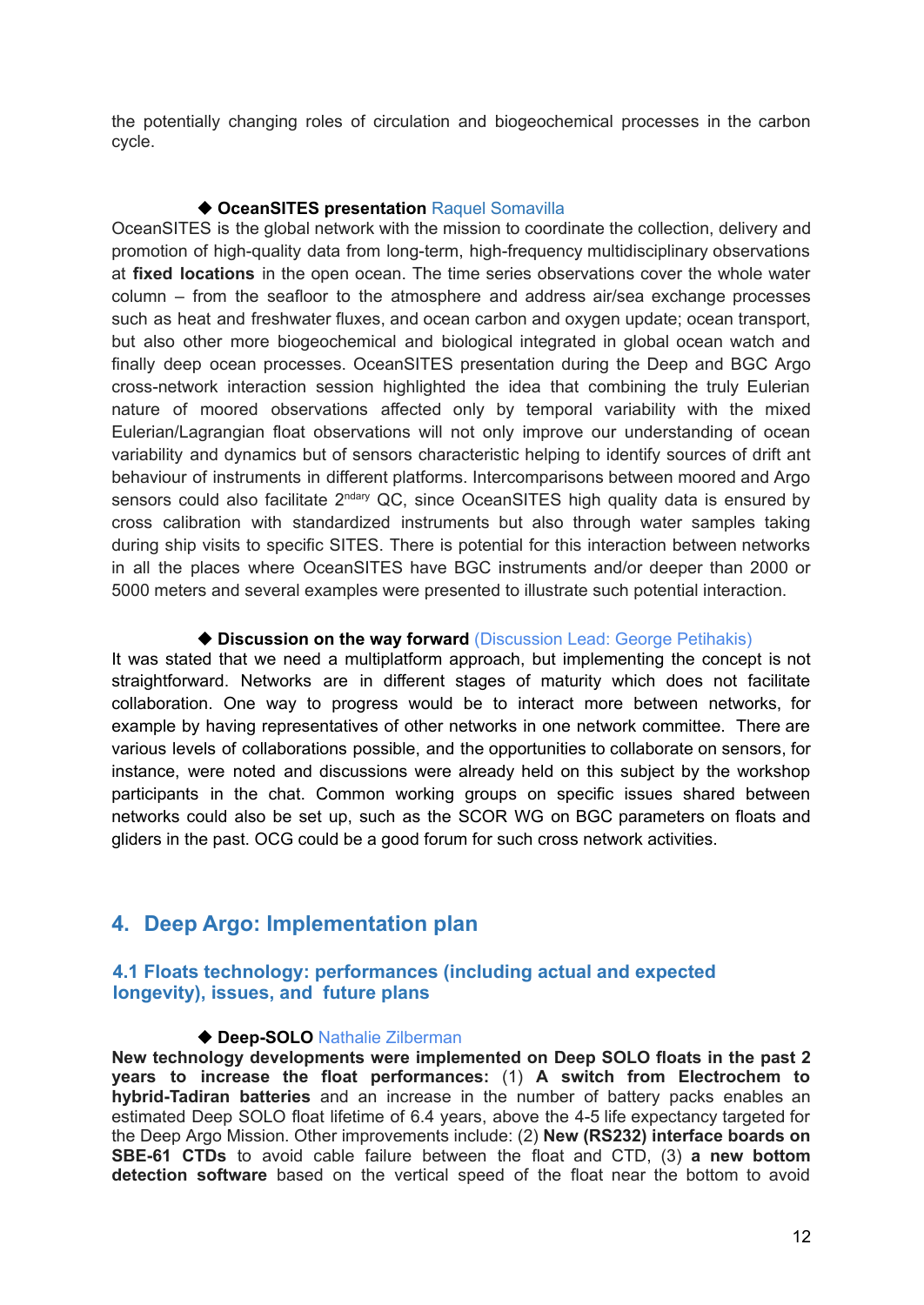snagging at the bottom when bottom depth is shallower than parking depth, and (4) **an option for the float to profile during ascent** from parking to the surface, in addition to profiling during descent, as to provide near-real time data. A total of 9 MRV Deep SOLOs (out of 45 since 2016) by PMEL and CSIRO, and 10 SIO Deep SOLOs (out of 78 since 2016) were deployed between 01-09/2021. The Deep SOLO float deployments of 2021 have been focused on extending the regional Deep Argo arrays of the Brazil and Argentine basins, western Pacific Ocean, and Australian Antarctic Basin.

# ◆ **Deep-APEX** Brian King, Shigeki Hosoda

The Deep APEX can cycle to 6000 dbar, ground and li;off, park and profile at any depth. The energy budget for the Deep APEX is OK, in the absence of other problems the float can do 150 cycles of 2-dbar continuous profile, with Aanderaa DO. Significant changes have been made a;er analysis of early failures, especially to the internal buoyancy system, the apf11 controller, and to address comms with SBE61.

An experimental APEX/RBR deployed Dec 2020 lost comms between float and CTD (reason unknown). A batch of 5 floats built in 2019 and deployed in Feb 2020 was disappointing: 2 failures associated with the SBE61, 2 failures associated with buoyancy, 1 working OK

A batch of 5 floats built in 2020 and deployed in Dec 2020/Mar 2021 is encouraging: 5 working OK out to 32 x 10-day cycles

# ◆ Deep-NINJA Taiyo Kobayashi

Deep NINJA is a deep float which was developed by TSK and JAMSTEC to measure the deep ocean up to 4,000 dbar in the ocean from the tropics to the high-latitudes with seasonal sea ice. The present standard model has a SBE 41CP CTD sensor and a RINKO-DO sensor. A model with Rockland's turbulent sensors was newly developed; the observed turbulent data are available after recovery. Deep NINJA has sufficient capacity to load additional sensors. The float can observe about 70 full CTD profiles, which will be extended with a new buoyancy engine in future.

#### ◆ **Deep-ARVOR** Xavier André

The Deep-Arvor was designed by Ifremer and is commercialised by NKE instrumentation. It operates down to 4,000 m depth, and realizes its profiles during ascent. 22 Deep-Arvor have been deployed in 2021 by Ifremer, and 96 units in total. Regarding statistics, users must take into account the hardware characteristics (DO optode, etc.) and the sample strategy (spot sampling, continuous pumpins, etc.) in their calculations, as the impact on power consumption is important. The Deep-Arvor is also used as a cross-comparison platform for CTDs (SBE 41CP, SBE 61CP or RBR Concerto) or other sensors (Aanderaa 4334, JFE rinko AROD-FT). Ifremer announces its intention to develop its own 6,000 m depth float, that will be used as a complement to the existing 4,000 m version, that will continue to be deployed.

#### ◆ **HM4000** Zhaoui Chen

The power supply module and the main control system of HM4000 have been updated. Currently, the measurement module can be compatible with SBE61 and RBRargo<sup>3</sup> CTD sensors. The power supply system and the battery capacity has also been increased by over two-thirds. The Deep floats for 6000 m (HM6000) are currently under development. 9 HM4000 floats were deployed in the Kuroshio/Oyashio Extension region in May/June, with 7 floats being alive as of October 18<sup>th</sup>. Float #14 was lost after 3 successful profiles, and float #18 was lost after 24 successful profiles. There will be 5 Deep Profiling floats to be deployed in 2022.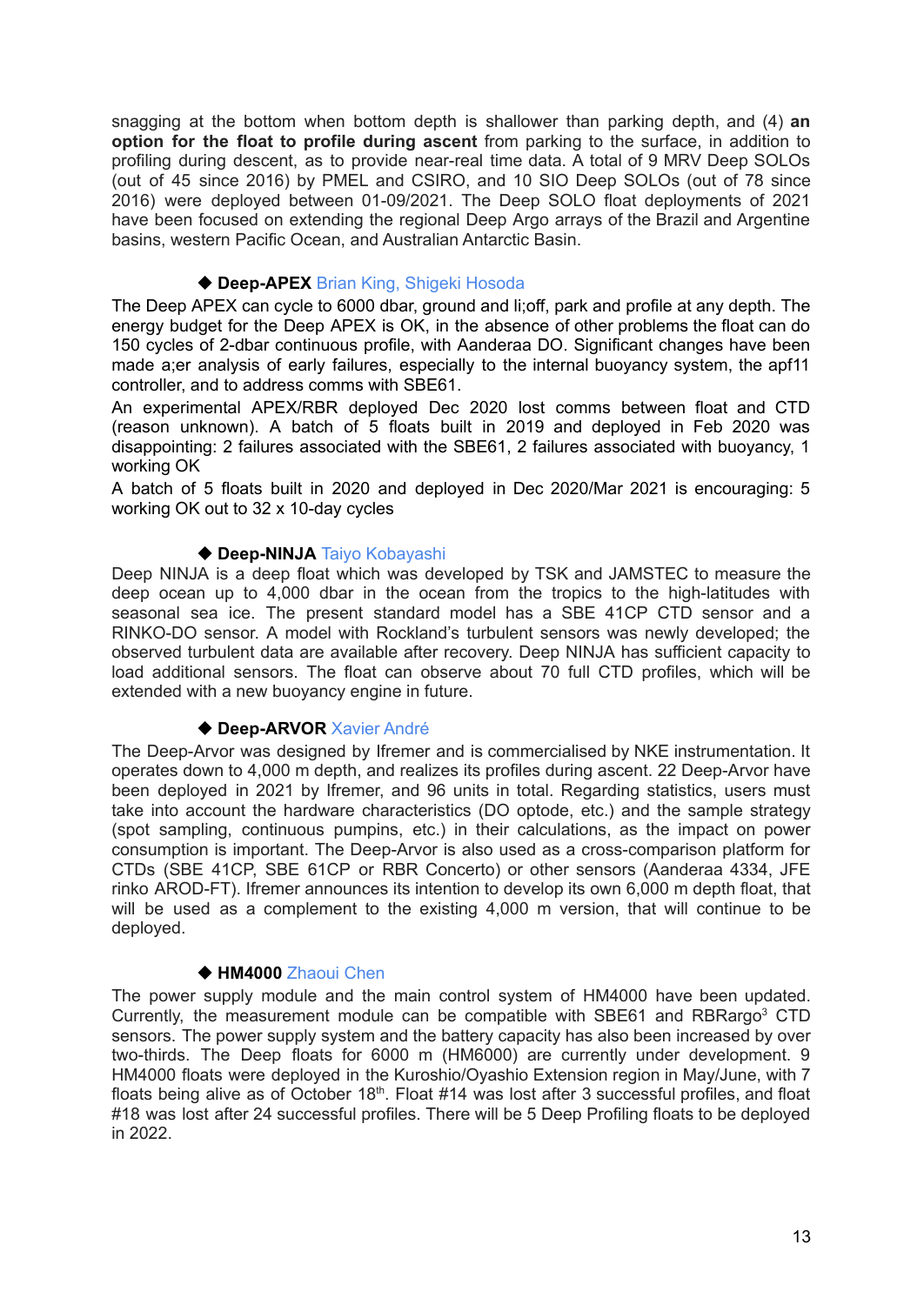#### <span id="page-13-0"></span>**4.2 Performances and issues of CTD sensors (accuracy and stability)**

#### ◆ SBE61 presentation Nathalie Zilberman, Dave Murphy, Phil Sutton

As part of a NOPP project, Sea-Bird conducted collaborative research with Scripps and NIWA to identify new pressure sensors with performances higher than the Kistler model currently used on the SBE-61 Deep Argo CTD. Shipboard comparisons of experimental SBE-61 CTDs with SBE-9+ (equipped with Digiquartz) show Keller and Mensor pressure accuracies of ±1.5-2 dbar. Pressure comparisons between experimental SBE-61 CTDs and standalone Quartzdyne on Deep SOLO floats deployed in the Southwest Pacific Basin indicate Keller and Mensor pressure accuracies of ±1.5 dbar. **The Mensor and Keller models deliver higher accuracy than the target value (±3-dbar) envisioned for the Deep Argo Mission**. Deep SOLO float observations in the Southwest Pacific Basin indicate limited drift (< 0.5 dbar) 6 months after deployment. Collaborative engineering work will continue to reduce the risk of failure of Keller sensors due to parking at pressures higher than 5000 dbar, and to reduce noise and increase durability of the Mensor pressure sensor model.

#### ◆ **SBE41 presentation** Taiyo Kobayashi

The comparison with shipboard CTD casts at deployment clarified that SBE 41CP CTD sensor (on Deep NINJA) yields fresher salinity with a negative pressure dependency, expressed as *ΔS* = *ΔSoffset* + *a<sup>p</sup>* × *pressure* and *a<sup>p</sup> <* 0: *a<sup>p</sup>* and *ΔSoffset* were –1.80 × 10 –6 dbar –1 and –0.012 on average, respectively. Sensors with a fresher *ΔSoffset* tended to have a smaller *a<sup>p</sup>* . The fresh salinity bias changed toward saline over time. An analysis of Argo salinity —because the SBE 41/41CP CTD sensor is on most Argo floats— did not identify a statistically significant pressure dependency. Conclusively, the SBE 41CP CTD sensor on deep floats, in their present state, generally did not meet the target accuracy of Deep Argo for salinity. The present study suggests that the CTD sensor could almost achieve the target accuracy by aging with high pressure, accurate calibration of pressure-aged sensors, and a suitable canceling factor for pressure (CPcor:  $-12.6 \times 10^{-8}$  dbar<sup>-1</sup>).

#### ◆ **3-head float experiment results** Virginie Thierry

Two Deep-Arvor floats equipped with three different CTD (SBE41CP, SBE61 and RBR concerto) were deployed in December 2020. One floats failed after 16 cycles and was recovered. It will be redeployed in 2022. The two floats revealed that the pressure difference between the sensors ranges from 0 at the sea surface to +/- 5db at 4000 dbar or even 9dbar when comparing the SBE61 and the RBR pressure sensors. The RBR sensor exhibits a pressure response below 2500 dbar that has been corrected since those deployments. The SBE temperature sensors agree within sensor accuracy (temperature differences are less than 1m°C). As known, the SBE conductivity sensor exhibits a pressure dependent response (referred to as Cpcor correction). Once corrected with an optimized Cpcor value, only one of the four SBE conductivity sensors present no offset compared to the reference CTD cast.

#### ◆ RBR presentation Brian King and Mat Dever

The presentation includes a review of all Deep argo floats deployed with an RBRargo<sup>3</sup>|deep CTD to date. It highlights the need for a unit-based characterization for the compressibility error on salinity during the calibration process. In fact, 6 of the 11 floats calibrated in a cold pressure tank demonstrated good salinity accuracy (± 0.01) to a depth of 4000 dbar. The remaining 5 floats could be corrected in post-processing to provide the target accuracy (±0.01) up to 6000 dbar. A consistent salinity error in the pressure response was observed in an experiment led by IFREMER where three different CTDs were mounted on one float. This feature has now been alleviated thanks to improvements in the production process. Finally, and despite the relatively short time series available, the stability of the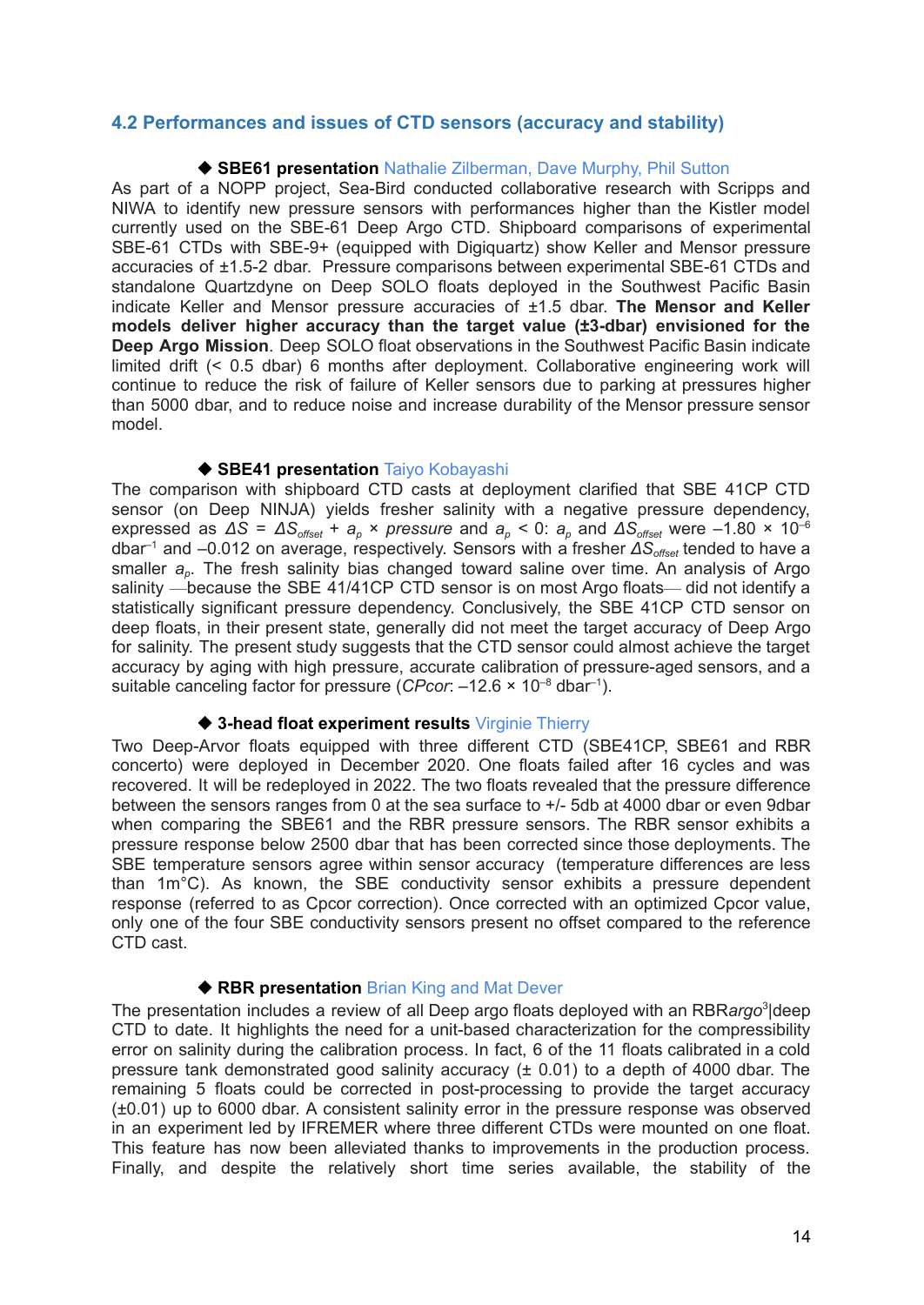RBRargo<sup>3</sup> | deep is discussed, showing encouraging results for 5 out of the 6 CTDs deployed. Longer time series will be necessary to draw definite conclusions.

# ➔ **Discussion**

Sea-Bird Scientific was asked to (1) estimate cost to provide to users individual CPcor values for SBE-61 and extended-depth SBE-41 CTDs, and (2) define plans to develop a new extended-depth SBE-41 CTD model with improved pressure sensor (with pressure accuracies similar to the NOPP SBE-61 CTD).

Deep Argo float providers were reminded that (1) Deep Argo float life expectancy should be longer than 4 years (>150 cycles) in order to successfully implement and sustain a 1250 global Deep Argo array, and (2) the targeted cost of Deep Argo profile (including float and CTD fabrication, float deployment, satellite communication, and data quality control) is \$500 per 0-6000m profile, and <\$500 per 0-4000m profile.

# <span id="page-14-0"></span>**4.3 DMQC strategy (progress on CPcor)**

# ◆ **Presentation of the current strategy** Cécile Cabanes

The current Delayed mode strategy for the salinity of deep Argo floats is based on:

the correction of a pressure dependency (CPcor issue) and the assessment of a pressure-independent offset/drift from OWC.The procedure is described in the Argo Quality Control Manual, section 3.10. The Cpcor is the correction term for the pressure effect on conductivity in the calibration equation of the SBE CTDs. The nominal Cpcor value from SeaBird is too large, resulting in a fresh salinity bias at high pressure. In delayed mode, the salinity should be recomputed using the recommended Ccpor values for SBE41CP or SBE61 or using a refined estimate obtained by comparing a deep argo profile to a reference profile. Once the Cpcor value is corrected the delayed mode operator should assess sensor drift and offset. Evaluation of sensor drift or offset should be done in accordance with the expected uncertainty for deep-Argo salinity (0.004).

# ◆ **Feedback from DM operator about CPcor, long term stability and reference data**

#### ● **Feedback from Ifremer** Cécile Cabanes

54 French Deep-Arvor floats deployed in the North Atlantic and to date, 20 floats have been processed in delayed mode and data have been transmitted to Coriolis in August 2021. Recommended Cpcor value for SBE41 (-13.5 e-8) is adequate for most of our floats deployed in 2014-2018. However, this value seems too low (-11.5e-8 fits better) for floats deployed more recently (2020-2021). The combined use of OWC method and the comparison with the shipboard CTD made at launch allows the detection and correction of salinity bias as low as 0.002. We observed slightly more fresh offsets than salty offsets at launch, even after the CPcor correction.

Six floats (out of 20) show a salty drift. Some drifts are weak (0.005 psu/yr) but all started in the year of deployment.

#### ● **QC Status and long term stability of Japanese Deep Floats** Kanako Sato

JAMSTEC succeeded in correcting the salt value of 60 Deep floats using the optimized CPcor and salinity offset for each float, calculated by using ship-board CTD data at its deployment. JAMSTEC investigated salinity temporal drift of Deep floats deployed in the northwestern Pacific Ocean by comparison between salinity profile about a year after deployment and ship-board salinity data of JMA within a radius of 120km and within 50 days from the profiles of Deep floats on isotherms. Only two floats are examined. As a result, the